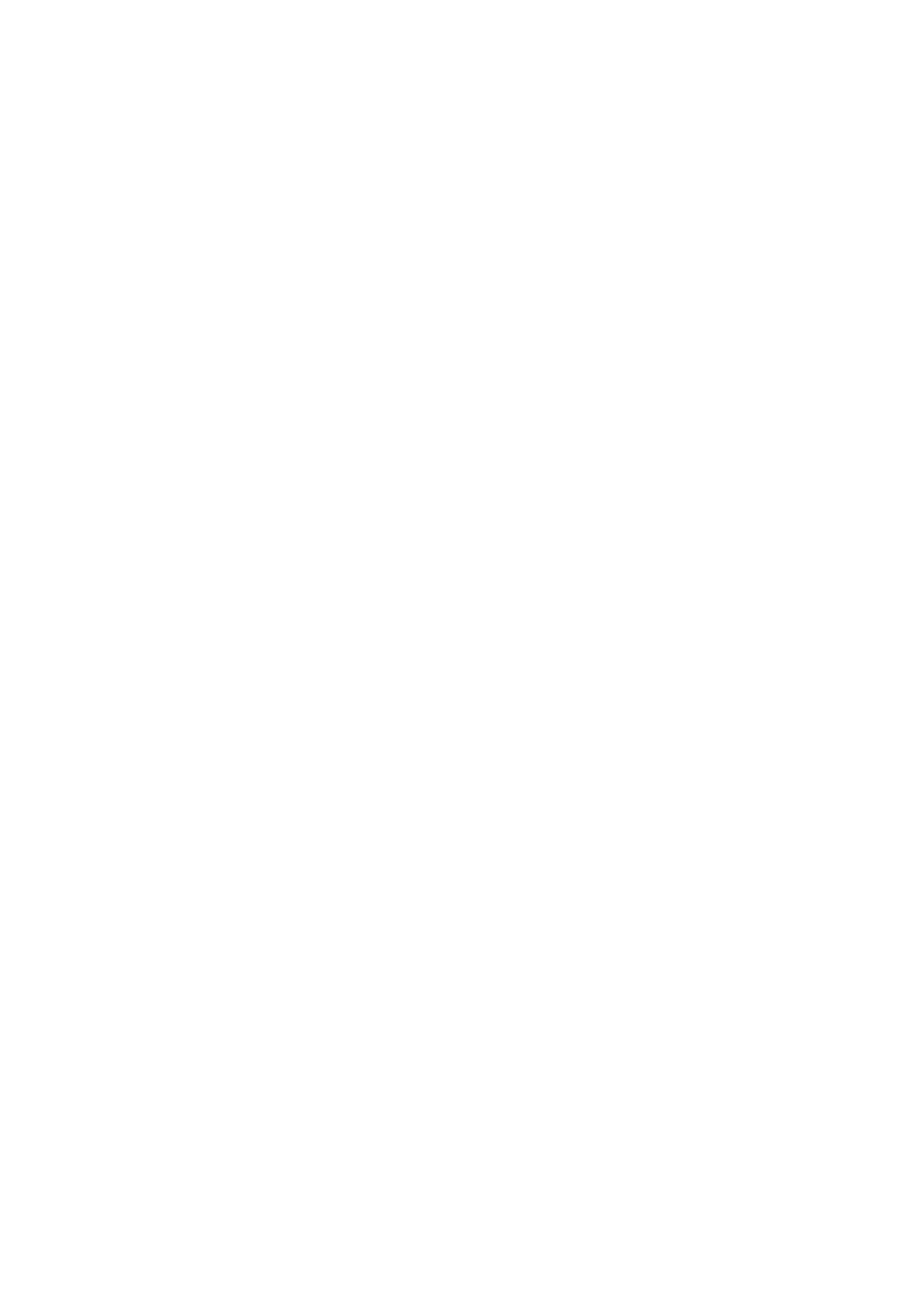## Requirement

Testing new WiGig devices can be a challenging task, it requires testing tri-band devices which should support signals with 2.4GHz, 5GHz & 60GHz Carriers. Modulation Bandwidths are starting from a few MHz and up to 2GHz. The 802.11ad PHY supports four main signaling implementations:

- o Control Low throughput used for sending control channel messages.
- o **S**ingle **C**arrier (**SC**) Uses single carrier modulation schemes.
- o **L**ow **P**ower **S**ingle **C**arrier (**LPSC**) Uses single carrier in order to minimize the power consumption (for small handheld devices)
- o **O**rthogonal **F**requency **D**ivision **M**ultiplex (**OFDM**) Uses multicarrier modulation schemes to provide higher data throughput than single carrier methods.

Several digital modulation schemes are being used allowing a wide range of data rates:

| <b>Control PHY</b>                              |                    |
|-------------------------------------------------|--------------------|
| Modulation                                      | <b>Bit Rate</b>    |
| π<br>$\frac{n}{2}$ -DBPSK                       | 27.5 Mbps          |
| <b>Single Carrier PHY</b>                       |                    |
| Modulation                                      | <b>Bit Rate</b>    |
| $\frac{\pi}{2}$ –B/QPSK, $\frac{\pi}{2}$ –16QAM | 385 Mbps-4.62 Gbps |
| <b>OFDM PHY</b>                                 |                    |
| Modulation                                      | <b>Bit Rate</b>    |
| OFDM-SQ/QPSK, OFDM-16/64QAM                     | 693 Mbps-6.75 Gbps |
| Low Power Single Carrier PHY                    |                    |
| Modulation                                      | <b>Bit Rate</b>    |
| B/QPSK                                          | 626 Mbps-2.5 Gbps  |

#### Table 1: modulation schemes and different PHY's used in WiGig devices

One key element of the WiGig test setup is an Arbitrary Waveform Generator. An AWG is required for the creation of complex modulated wideband signals. Such AWG should be able to generate test signals at baseband, intermediate frequency (IF) & radio frequency (RF), with modulation bandwidths of more than 2GHz and advanced sequence abilities.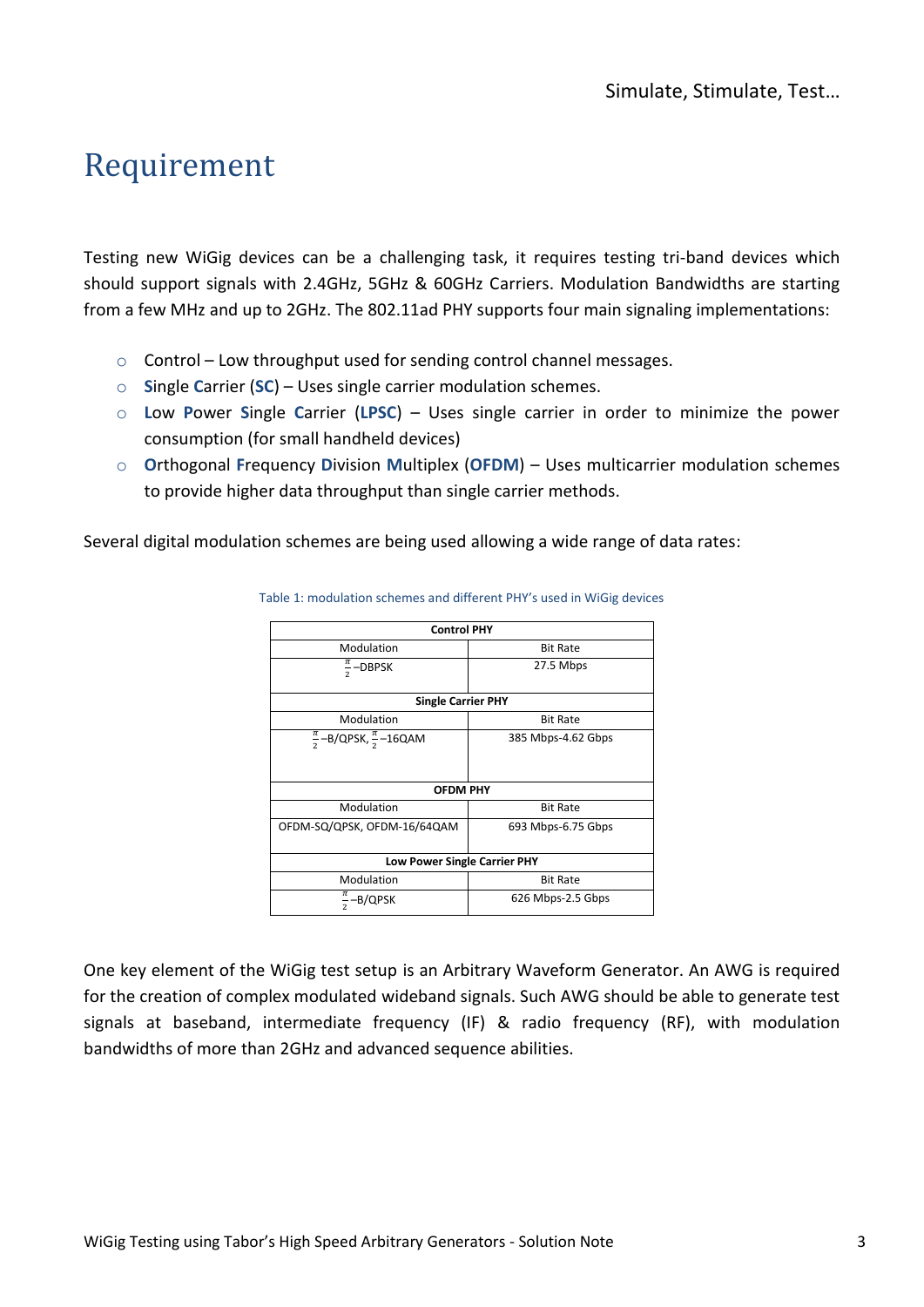



### **Measurements**

o **E**rror **V**ector **M**agnitude (**EVM**) – This measurement shows the error vector (difference) between an ideal constellation point and the transmitted/received point on the IQ plane:

$$
EVM(\%) = \sqrt{\frac{P_{error}}{P_{ref}}}, EVM(dB) = 10log_{10}\left(\frac{P_{error}}{P_{ref}}\right)
$$

The impairments that may affect the EVM:

- Phase/Frequency Accuracy
- Quadrature Error/Quadrature Imbalance
- DC/Carrier Feedthrough
- **•** Jitter & noise
- o **S**ignal to **N**oise **R**atio (**SNR**) This measurement is the ratio between the required signal and the background noise (unwanted signal):

$$
SNR(dB) = 10log_{10}\left(\frac{P_{signal}}{P_{noise}}\right)
$$

- $\circ$  Receiver minimum sensitivity Minimum input signal required to produce a specified SNR at the output port of the receiver.
- o Spectral Mask The signal's spectral mask should comply with the following graph:



Figure 2: Spectral Mask of 802.11ad packet with RBW of 1MHz.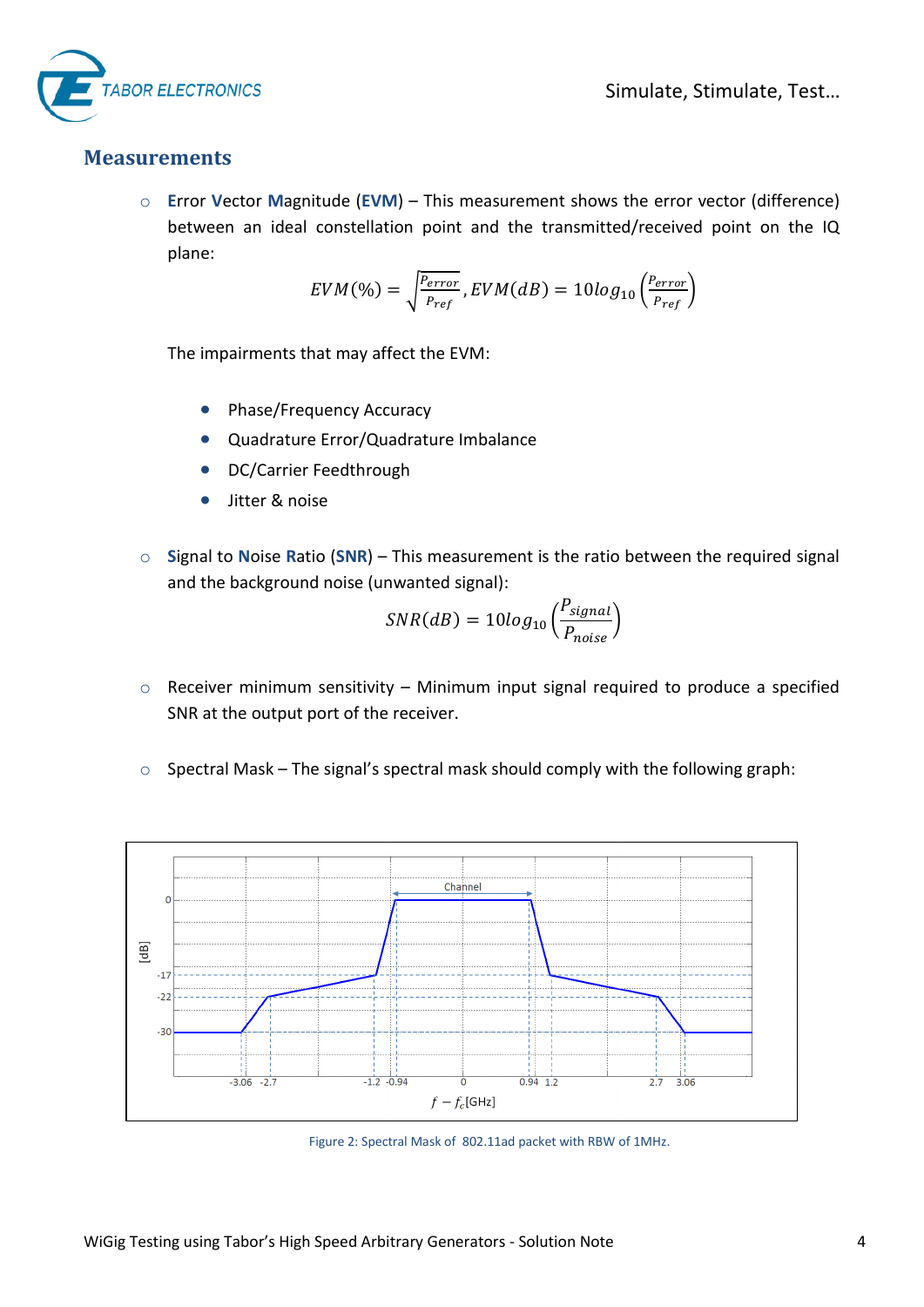

 $\circ$  P1dB point – Is a non-linearity test to determine the input signal power that will cause a decrease of 1dB from the expected linear gain plot:



**Figure** 3: 1dB compression point

### **Simulations**

Low frequency signals – for backwards compatibility of WiGig devices, there is a need to create test signals at relative low frequencies. Such baseband signals can be created using waveform creation software (such as MATLAB) and an AWG.

IF & RF Signals – For testing at 60GHz, a **V**ector **S**ignal **G**enerator (**VSG**) is being used to create an IF tone. Converting it to the required RF frequency is done using an Up-Converter and a microwave analog signal generator. An AWG will feed differential IQ signals into the IQ inputs of the VSG's internal modulator. As the modulated data will occupy a bandwidth that will reach up to 2GHz, an AWG with adequate IQ modulation bandwidth is required to produce such signals. IQ impairments, noise or other distortions should be added in order to simulate real world scenarios.



Figure 4: Typical WiGig receivers test setup using an AWG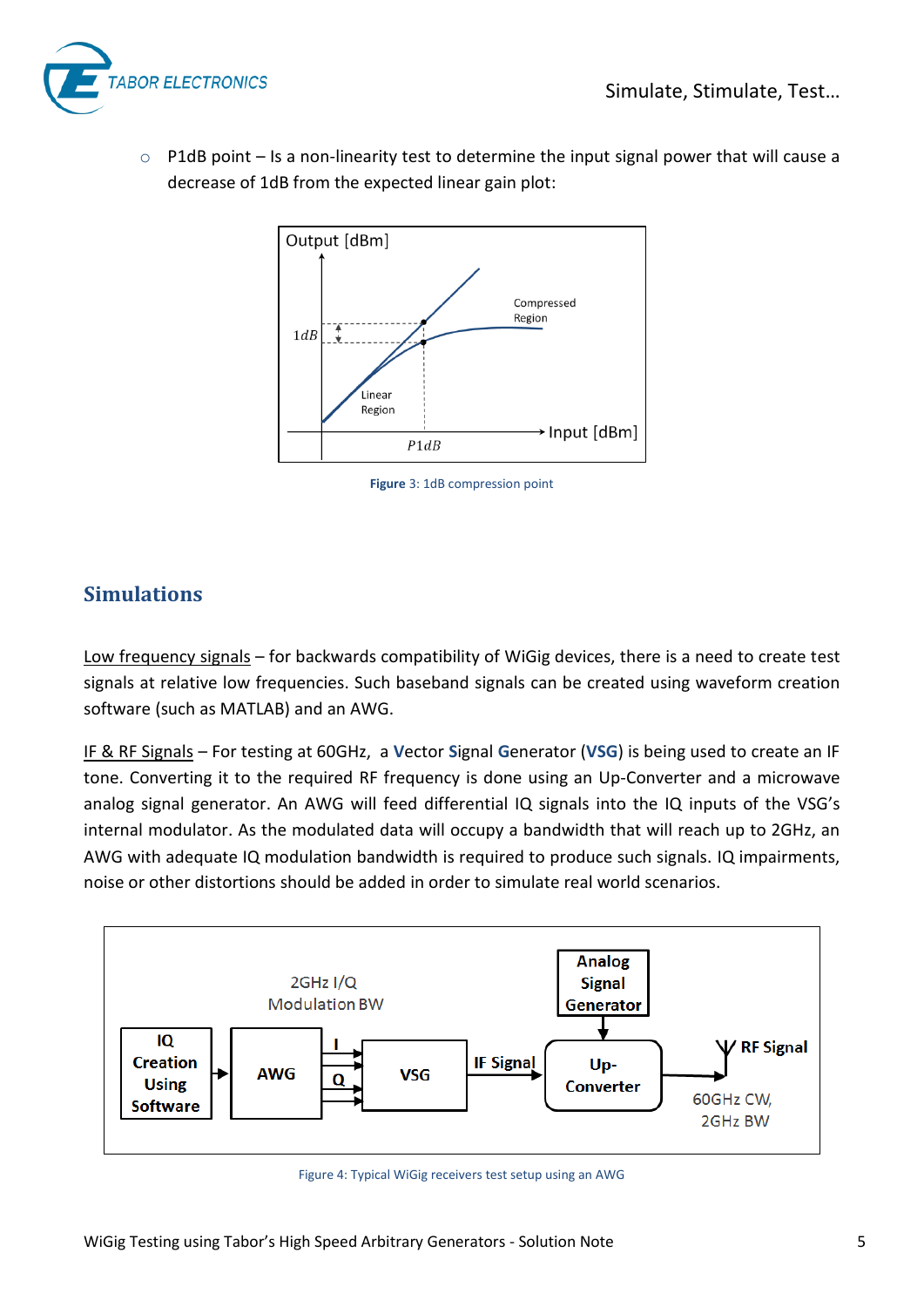

# Solution

### **Tabor Electronics SE5082 AWG**

The SE5082 - Tabor Electronics High-speed AWG with its 5GS/s sample clock rate and 12-bit vertical resolution, up to 64Mpts of memory per channel, differential/single ended (optional) outputs and advance sequence abilities enables the user to generate I and Q components and even allows direct creation of multiple IF modulated carriers of any modulation scheme. The SE5082 has excellent accuracy and SFDR performance allowing high dynamic range. It comes with one or two independent/synchronized channels with adjustable skew (10ps resolution). Each of the AWG outputs with up to 2.5GHz of bandwidth and up to 5GHz of IQ modulation bandwidth.

 Tabor Electronics High speed AWGs specifically designed for IQ baseband signal generation, such as the SE5082, combined with an VSG (or other high-quality external modulator), allows for the generation of accurate modulated signals with up to 5 GHz of IQ modulation bandwidth.



Figure 5: Creation of I/Q signals for a VSG using Tabor SE5082 AWG

 Tabor Electronics SE5082 AWG with its high sampling rate and excellent SFDR performance can directly generate multiple modulated IF/RF carriers. Two SE5082 units can be synchronized, allowing 4 synchronized channels with up to 2.5GHz of analog bandwidth.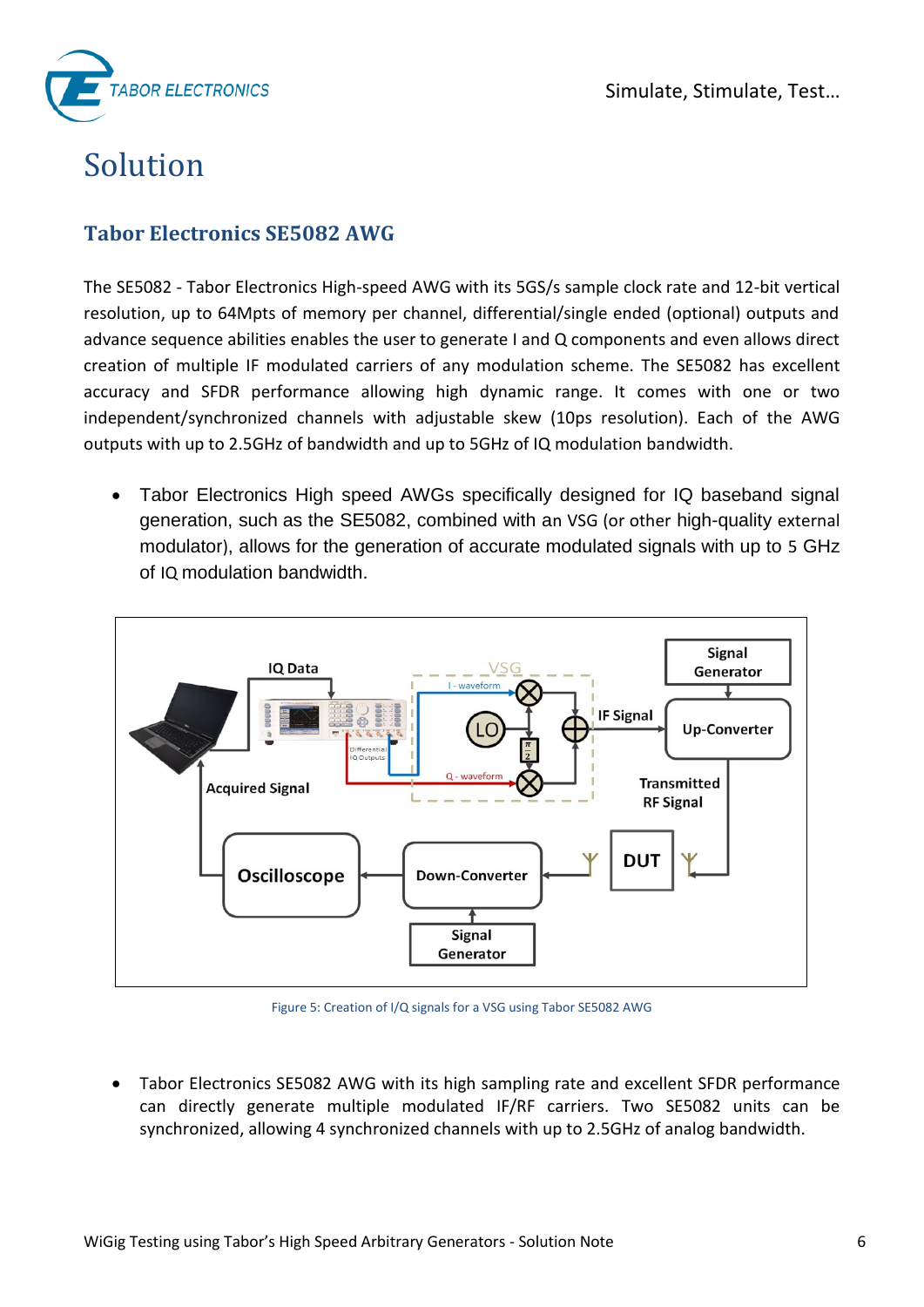





Figure 6: (a) Direct RF/IF generation using LPF for first Nyquist band. (b) Direct RF/IF generation using BPF for a higher Nyquist band

#### The new **Tabor Electronics Signal-Expert series of Arbitrary Waveform Generators** offers the best

performance than any other unit on the market in its price range, featuring:

- 5Gs/s, 12 bit dual channel waveform generators
- Extra wide analog bandwidth of more than 7GHz
- Extremely fast rise and fall time of under 150ps
- $\bullet$  Multi-Nyquist zone operation capability, up to the 4<sup>th</sup> Nyquist zone
- Selectable sampling modes for optimizing performance depending on the required Nyquist zone
- Independent or synchronized channels with 10ps inter channel skew resolution
- Up to 64M of waveform memory
- Various output amplifier modules utilized to solve numerous applications in different domains
- Smart trigger enables trigger hold-off, detect, wait, abort and restart
- Advanced sequencer for step, loop, nest and jumps scenarios
- Built-in fast dynamic segments and sequences hop control
- Two programmable markers (positions, width and levels) per channel
- Multi instrument synchronization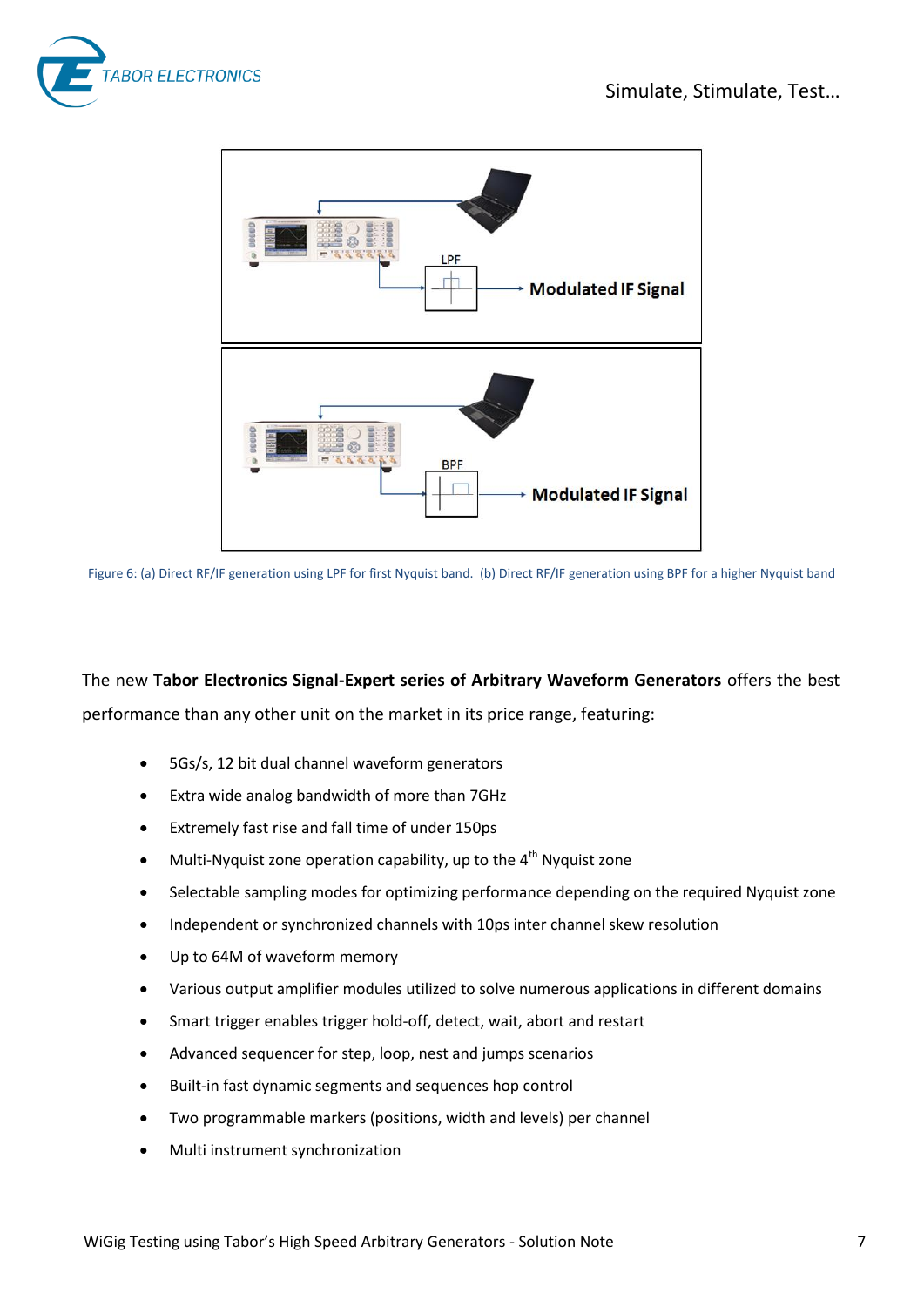

Figure 9: The Tabor SE5082 AWG

The **S**ignal **E**xpert series of **AWG**s enables the generation of extremely long scenarios. With a waveform memory of up to 64Mb per channel, with sequence and advance sequence modes, users can define the order and duration of each segment with nesting and looping of stored waveforms. Users can also define when to jump to the following segment with conditional jumping on events.

The Tabor SE5082 is appealing to WiGig developers due to its flexibility, excellent low noise performance, controllable channel delay, the ability to control & fine tune the amplitude of each outputted channel and finally the sequencing capabilities that allows individual sequence table per channel.

Pulse sequencing on the Tabor SE5082 can be created using MATLAB, Python, C++, and LABVIEW or by simply using the ArbConnection, which is a custom made remote control software, provided free of charge by Tabor Electronics.